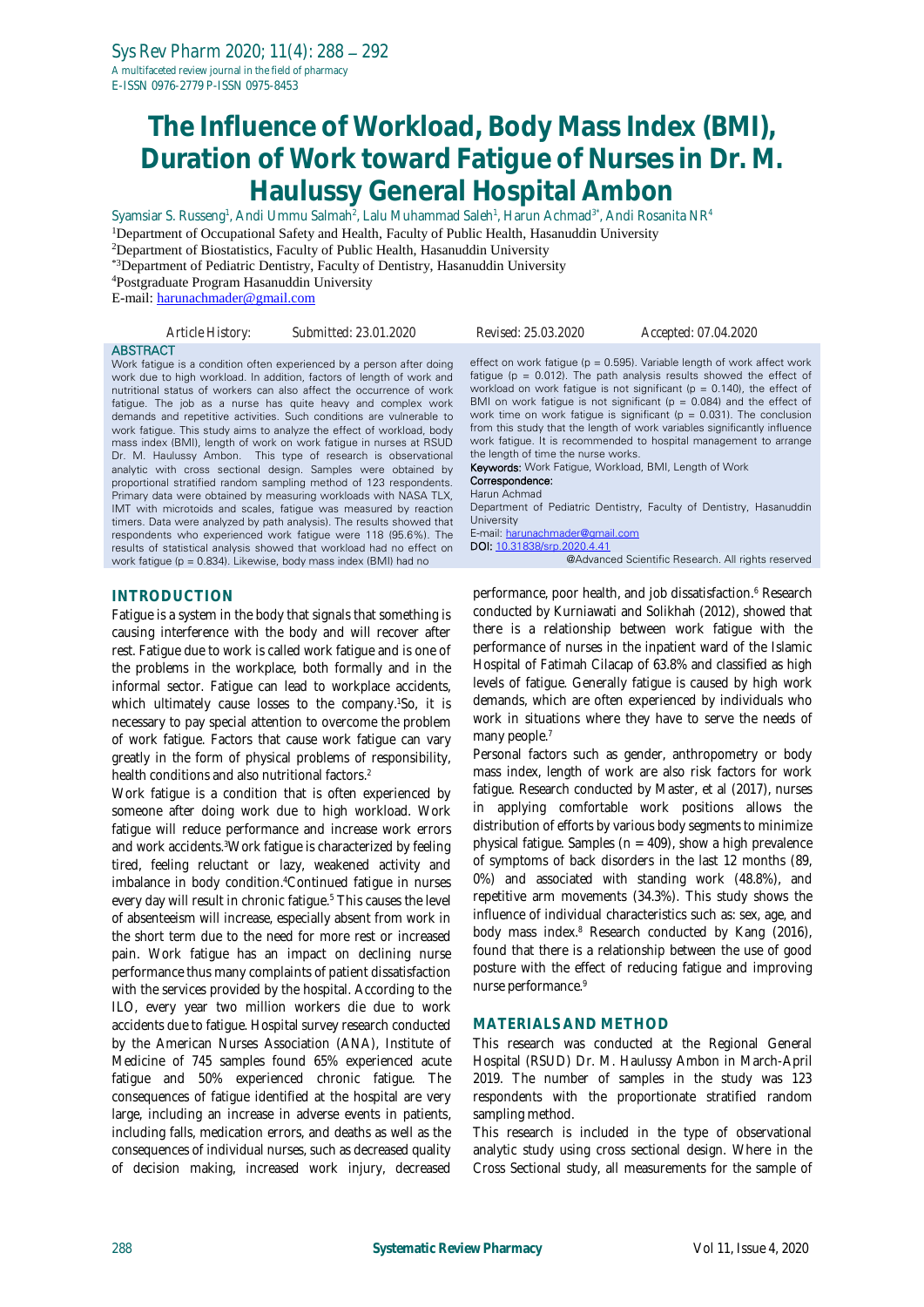respondents were obtained at the same time.10,11 This study aims to analyze the effect of workload, body mass index, length of work on work fatigue in nurses at RSUD Dr. M. Haulussy Ambon.

Data collection in this study namely primary data and secondary. Primary data was collected using questionnaire and observation. Primary data consisted of the respondents' identity, age, length of work, latest education, directly/ filled out questionnaire or observation on nurses. Data about workloads using Nasa TLX method (*National Aeronautics and Space Administration Task Load Index*). Data related to Body Mass Index (BMI) was measured by microtoise and

weight scales. Work duration data was measured by questionnaire by calculating the time from the start of coming to work until after work hours and work fatigue data measured by using a reaction timer. Secondary data were collected from various references or literature related to the research topic and obtained from Dr. M. Haulussy Ambon.

The results of this study were analyzed by Path Analysis, where there are workload, BMI and work duration variables as exogenous variables (independent variables) and work fatigue as endogenous variables (dependent variable).

#### **RESEARCH RESULTS**

**Table 1:** Distribution of Respondents based on Characteristics of Respondents in Nurses at RSUD Dr. M. Haulussy Ambon

| Variable           | $\mathsf{n}$   | $\%$ |
|--------------------|----------------|------|
| Age                |                |      |
| $21 - 25$          | 1              | 0,8  |
| $26 - 30$          | 26             | 21,1 |
| $31 - 35$          | 32             | 26,0 |
| $>35$              | 64             | 52,0 |
| Length of Work     |                |      |
| Length             | 113            | 91,9 |
| <b>New</b>         | $10$           | 8,1  |
| Latest education   |                |      |
| Bachelor           | 84             | 68,3 |
| Undergraduate      | 31             | 25,2 |
| Profession (Ners)  | $\overline{7}$ | 5,7  |
| Graduate           | 1              | 0,8  |
| Workload           |                |      |
| Heavy              | 59             | 48   |
| Low                | 64             | 52   |
| Index of Body Mass |                |      |
| Abnormal           | 42             | 34,1 |
| Normal             | 81             | 65,9 |
|                    |                |      |
| Length of Work     |                |      |
| Ineligible         | 104            | 84,6 |
| Eligible           | 19             | 15,4 |
|                    |                |      |
| Work Fatigue       | 118            | 95,5 |
| Tired<br>Not Tired | 5              | 4,1  |
|                    |                |      |

Source: Primary Data, 2019

Based on table 1. obtained the distribution of respondents based on the characteristics of respondents to nurses in RSUD Dr. M. Haulussy Ambon that the age distribution of respondents was the most in the age category> 35 years, 64 people (52.0%). Most of the respondents' tenure in the longterm category was 113 people (91.9%). Nurses with the most recent education were found in the Bachelor category, namely 84 people (68.3%). In addition, the workload on nurses was mostly in the light workload category of 64

people (52%). The average body mass index in nurses was normal at 81 people (65.9%). The length of work for nurses was more in the category of not meeting the requirements, namely 104 people (84.6%) and 118 people (95.5%) who felt work fatigue.

The magnitude of the effect of workload, BMI, and length of work on work fatigue was shown in the following path analysis results: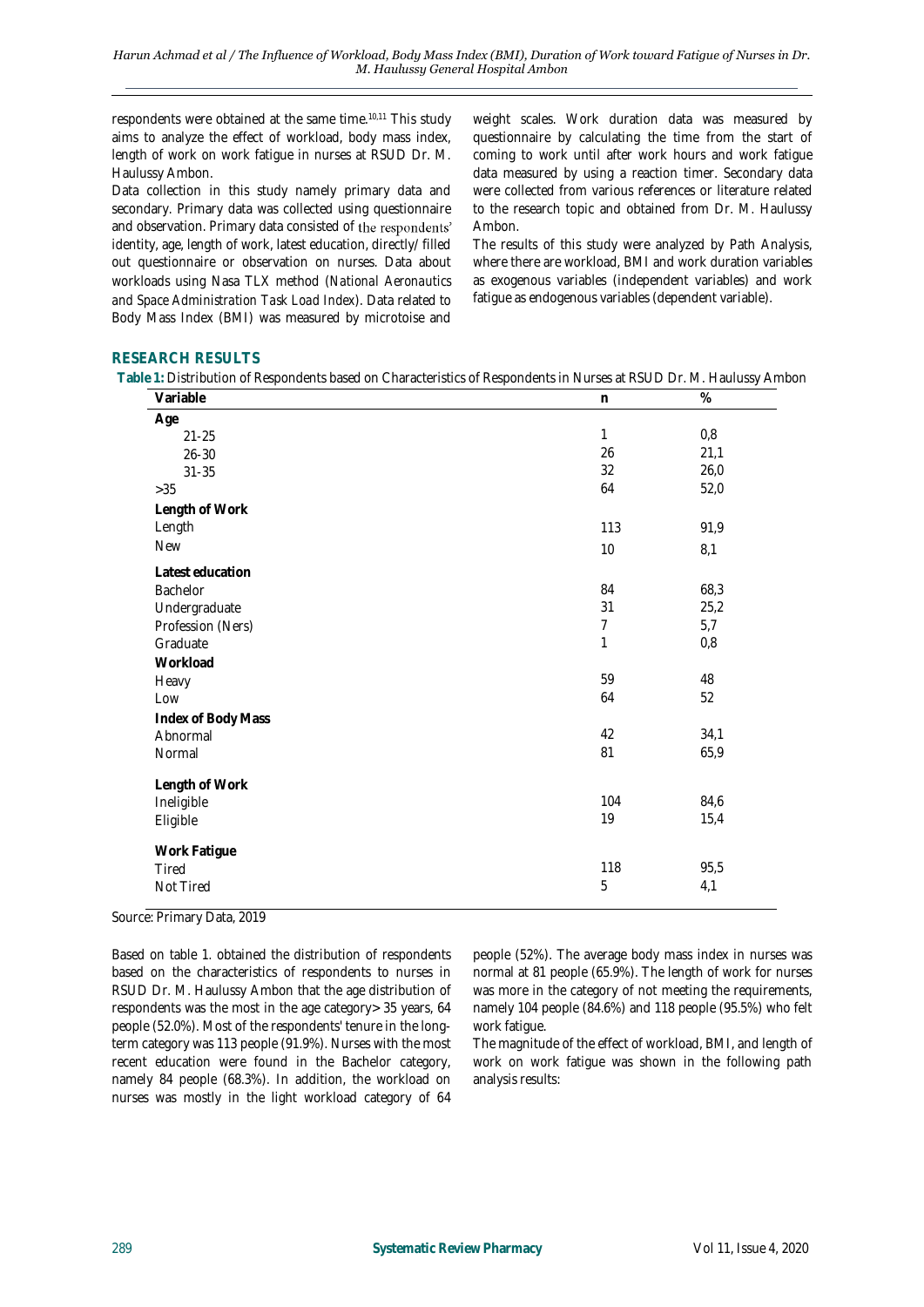

Figure 1. shows the results of the calculation of the path coefficient, where the workload variable had a beta coefficient of - 0.13; the length of work variable had a beta coefficient of 0.19; the body mass index variable had a beta coefficient of -0.15.

| Variable                                 |                |       | Info            |
|------------------------------------------|----------------|-------|-----------------|
| Work Fatigue                             | Workload       | 0.140 | Not significant |
| Work Fatique                             | IMT            | 0.084 | Not significant |
| Work Fatique                             | Length of Work | 0.031 | Significant     |
| $\sim$ $\cdot$<br>0.010<br>$\sim$ $\sim$ |                |       |                 |

*Source: Primary Data, 2019*

Based on table 1. it can be seen that the p value on the effect of workload on work fatigue was not significant ( $p = 0.140$  > 0.05), the effect of BMI on work fatigue was not significant  $(p = 0.084 > 0.05)$  and the influence of work time on work fatigue was significant (p=0,031< 0,05).

#### **DISCUSSION**

Fatigue is the impact of physical, mental and emotional activities experienced by all individuals during their lives. Fatigue is defined as a condition where a person does not perform his task at the desired level of performance due to reduced mental or / and physical strength. Fatigue can be mental or / and physical, but in real situations, they occur in combination in various proportions depending on the workload that exists. 12

Based on the results of the analysis obtained as many as 118 respondents (95.5%) who felt work fatigue. Fatigue is characterized by a sensation of fatigue, decreased motivation, enthusiasm for work; even doing repetitive work thus boredom appears. Fatigue experienced by the respondent was fatigue caused by long time working that did not meet the requirements  $(> 8$  hours / day) with repetitive work as well as activities that occured at home or other activities outside of domestic work and workloads other than nursing duties.

Based on the analysis results obtained as many as 64 people (52%) who have a light workload in carrying out their duties as a nurse. From the path analysis, it is found that the influence of workload on work fatigue obtained p value (0.140> 0.05) meaning that the influence of workload on work fatigue was not significant. This is in line with the

research conducted byHaryanto ada Rosa (2012), Workload did not significantly influence the change in fatigue with a significance value ( $p = 0.196 > 0.05$ ) and B value of -0.336.<sup>13</sup> Other studies by Fakhradin et al (2019) that the direct effect of workload on work fatigue in nurses was not significant (coefficient path: 0.15;  $(p = 0.076)^{14}$ 

Based on the results of observations made during the study showed that the existence of breafing carried out by the nursing field was routinely carried out every day before the nurse did his job. The long duration of about 1-2 hours is the complaint of nurses feeling tired before working. But this does not become an obstacle in improving the performance of nurses in serving patients, work arrangements with the team division system that applies in each inpatient room is one of the strategies in the division of workload, where the team is divided into 2 namely team 1 and team 2, for example in one of the team has a nurse who is not present, so the work can be done by friends in a team. This is in line with Steege (2016) stated that teamwork is one way in preventing and overcoming fatigue nurses, where with teamwork can help nurses interpersonal problems. 15 Based on the analysis results obtained as many as 81 people (65.9%) with normal Body Mass Index (BMI). From the path analysis, it was found that the influence of BMI on

work fatigue was obtained p value ( $p = 0.084$ ) which means the influence of BMI on work fatigue was not significant. BMI is a tool or a simple way to monitor the nutritional status of adults, especially those related to underweight and overweight. Adult IMT monitoring is measured using a body weight and height measurement (microtise). The use of BMI is only for adults> 18 years old.<sup>16</sup>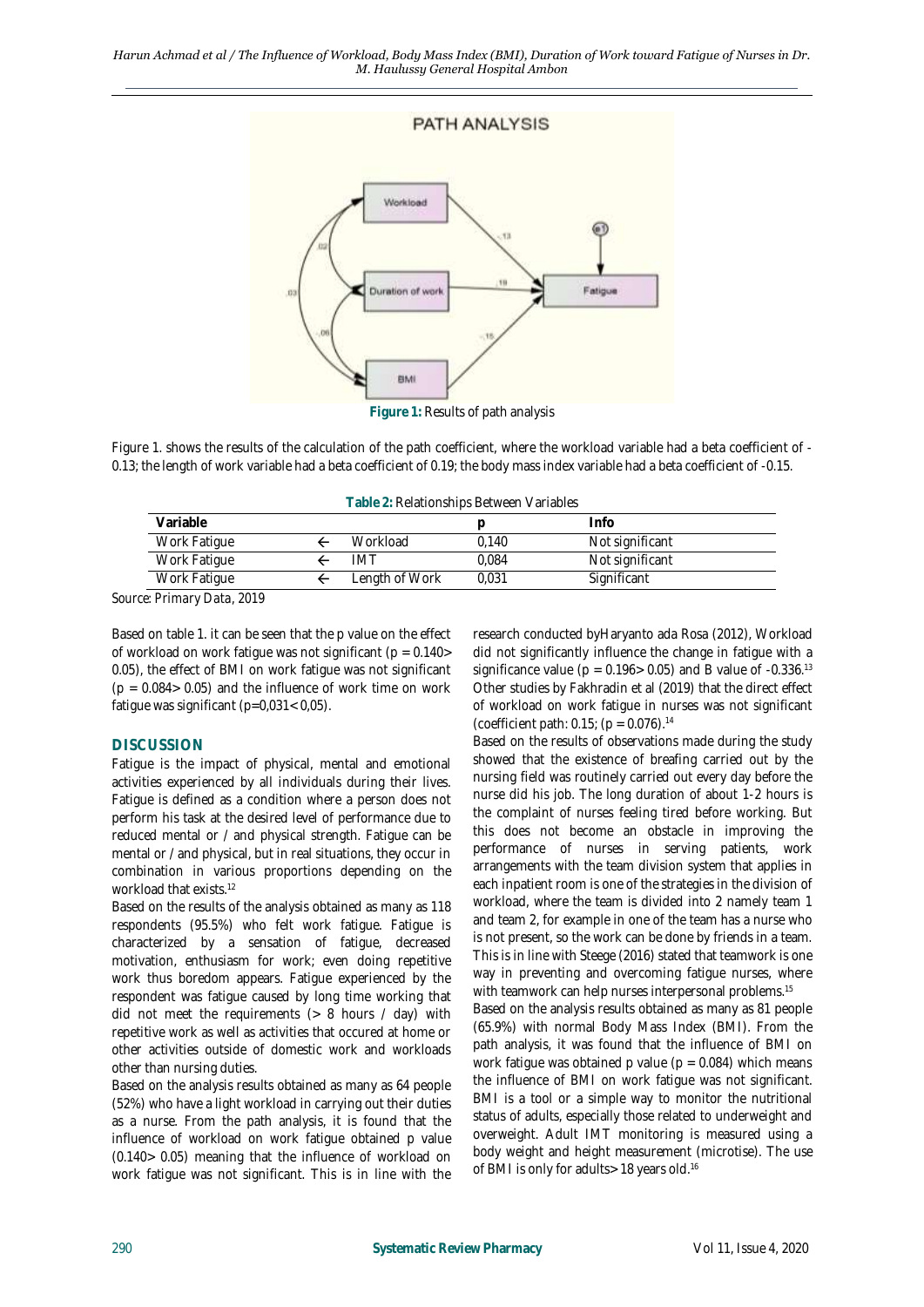Respondents who experienced fatigue were many experienced in the normal nutrition category. According to the researcher, this incident can be influenced by individual characteristic factors that can cause fatigue, such as respondents with normal BMI but are over 40 years old or with relatively long years of service (> 5 years). In addition, respondents were already experiencing fatigue before they worked that day.

In line with research conducted by Ningsih and Nilamsari (2018), the statistical results showed that there is no relationship between BMI and fatigue experienced by workers because of the p value (0.092 > 0.05.)<sup>17</sup>

Based on the analysis results obtained as many as 104 people (84.6%) included in the category of length of work not eligible. From the path analysis, it was found that the influence of work duration on work fatigue was obtained by the value of p value ( $p = 0.031$ ) which means that the work duration of work fatigue was significant.

The length of work in this study was the work time of nurses every workday. The length of work that meets the requirements in accordance with the Law on Manpower Number 13 of 2003 was 6-8 hours / day or a maximum of 40 hours / week.<sup>18</sup> If the length of work did not meet the requirements ie exceeding 8 hours / day or 40 hours / week then will affect the condition of workers will feel fatigue.

In line with research conducted by Faizin (2008), the significant level produced is less than 5%, that is 0.001.<sup>19</sup>. Thus there is a relationship between the length of work of nurses and the performance of nurses in Pandan Arang General Hospital, Boyolali Regency. Ineligible work hours cause nurses to work overtime and have little rest so that fatigue increases. On the other hand, the night shift is also determined to contribute to increased fatigue, because it interferes with cyclic circulation and interferes with sleep. 20

In the 12 studies produced, 3 studies reported that the 12 hour shift had an impact on the health and well-being of nurses, such as cognitive anxiety, bone-muscle disorders, sleep disturbances, and role stress.<sup>21</sup> Based on observations made during the study, it was seen that almost every day nurses extended the working time was around 1-3 hours. In addition, nurses often complain of feeling tired. This happens because of the disturbed Circardium rhythm (natural state of the body) such as sleep, readiness to work, which should rest due to work that requires work, the process in the body was forced to be alert in working, this will increase work fatigue. Nurses were dissatisfied with work because they work long hours. The process of determining staff and ineffective work shifts was a concern among nurses and had the potential to have an impact on increasing levels of fatigue. 22,23,24,25, 26,27

#### **CONCLUSION AND SUGGESTION**

The effect of workload and Body Mass Index (BMI) on work fatigue is not significant, while the effect of work time on work fatigue is significant. It is expected that the relevant agencies can conduct time management of working hours for workers in this case nurses to reduce the prevalence of work fatigue. In addition, it encourages teamwork as a strategy to support nurses who work long hours. Agencies

can also develop systems to monitor the level of fatigue in nurses.

## **CONFLICT OF INTEREST**

There is no conflict of interest in this study

### **SOURCE OF FUNDING**

Domestic Government

#### **REFERENCES**

- **1.** Tarwaka. (2013). Industrial Ergonomics: Basics of Ergonomics Knowledge and Applications at Work. Surakarta: Harapan Press.
- **2.** Russeng, S.S. (2011). Work fatigue and Traffic Accidents; review on night bus drivers in South and West Sulawesi, Waves Publisher.
- **3.** Nurmianto, E. (2004). Ergonomics of Basic Concepts and Their Applications. Surabaya: Guna Widya.
- **4.** Australian Safety and Compensation Council. (2006). *Work-Related Fatigue Summary Of Recent Indicative Research,* Australian, Australian Government.
- 5. Suma'mur P. K. (1996). Corporate Hygiene and Occupational Health. Jakarta: PT. Toko Gunung Agung.
- 6. Steege, L. M, Dykstra, J. G. (2016). A Macroergonomic Perspective on Fatigue and Coping in The Hospital Nurse Work System. *Applied Ergonomics,* 54 (8).
- 7. Kurniawati D, Solikhah. (2012). Relationship between Work Fatigue and Nurse Performance in the Inpatient Ward of Fatimah Islamic Hospital, Cilacap Regency. Journal of Public Health. 6(2), 162-232.
- 8. Master, T. R., Serranheira, F, Loureiro, H. (2017). Work related musculoskeletal disorders in primary health care nurses. *Applied Nursing Research,*33 (6).
- Kang, S.-W. (2017). The Use Of Body Mechanics Principle, Clinical-Practice Fatigue, And Practice Satisfaction Of Nursing Students. *Nursingplus Open,* 3 (5).
- 10. Sedgwick, P. (2014). Cross sectional studies: advantages and disadvantages. *Philip Sedgwick reader in medical statistics and medical education*, 2.
- 11. Sugiyono. (2010). Qualitative and Quantitative Research Methods and Rnd. Bandung: Alfabeta.
- 12. Techera U, Hallowell M, Stambaugh N, et al. (2016). Causes and consequences of occupational fatigue: meta-analysis and systems model. *Journal Occupational Environmental Med.* 58:961-973.
- 13. Haryanto, W. C, Rosa, E. M. (2012). The Influence of Nurse's Workload and Fatigue on Infusion Care in Class III Rsud Sukoharjo Treatment Room. Yogyakarta Muhammadiyah University.
- 14. Fakhradin Ghasemi, Parnia Samavat & Fatemeh Soleimani. (2019). The links among workload, sleep quality, and fatigue in nurses: a structural equation modeling approach. *Fatigue: Biomedicine, Health & Behavior.*